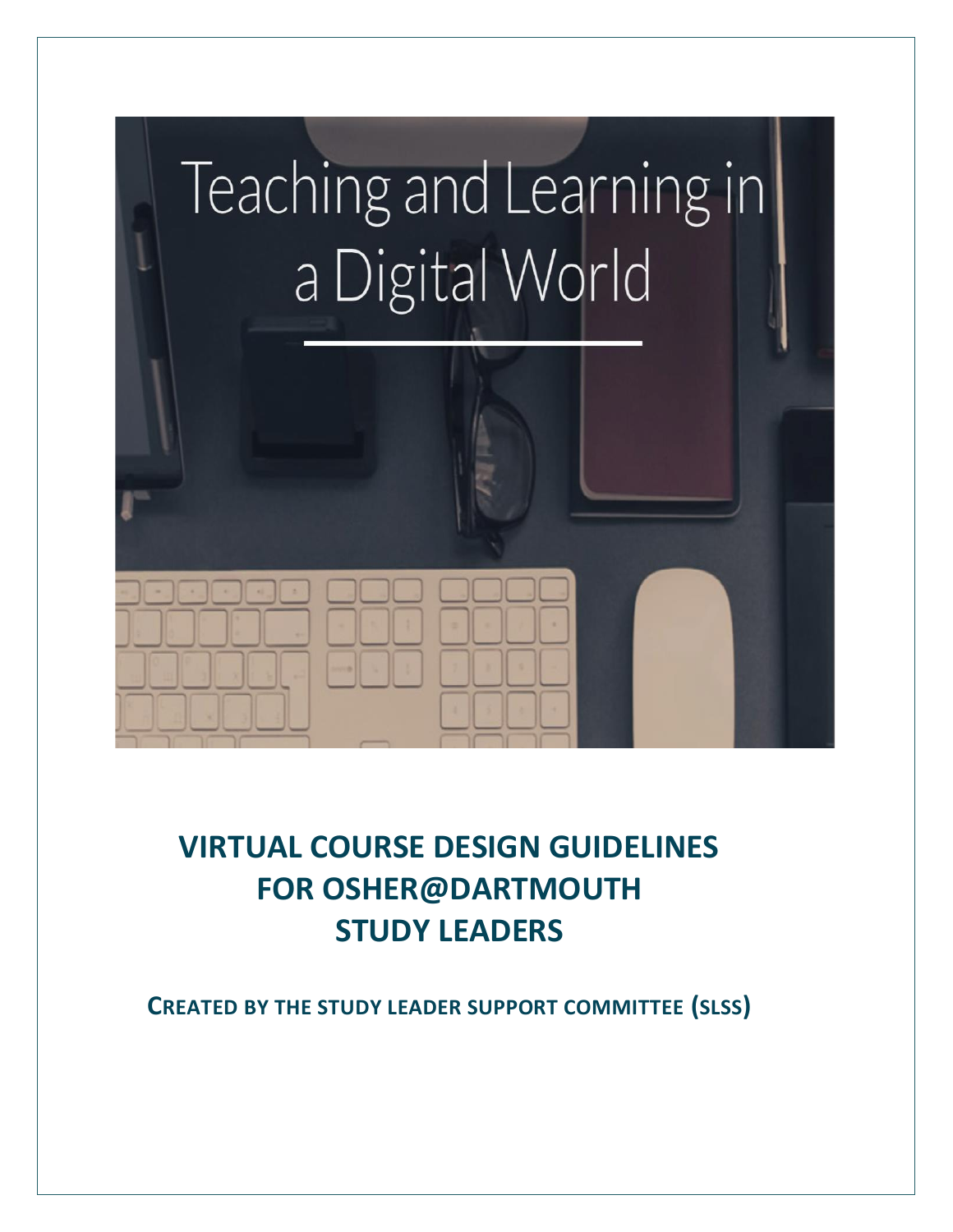## **GOING FROM "LIVE" TO VIRTUAL? LET'S GET STARTED!**

This guide explains how to reconfigure common teaching approaches for an online environment. It includes some general advice on virtual teaching, such as the importance of establishing a welcoming online environment and the need to become very familiar with the mechanics of a virtual teaching platform. In particular, however, it details how a lecture approach to teaching can be redesigned, using ZOOM features, to engage course participants and sustain their interest—a common challenge for online educators. The contents of this guide are based on information and best practices gleaned from the experiences of several well-established organizations and institutions who found themselves faced with preparing their faculty and students to operate virtually in a COVID19 context. It also contains insights from participants in recently taught OSHER online courses.

We hope this guide helps you make a successful transition to online teaching. It's arranged in five parts which will give you a good grounding in understanding how to function in a digital classroom.

- Part 1: the benefits and challenges of online teaching and learning
- Part 2: a template for creating a course or moving an existing course online, including the appropriate protocols for using ZOOM features
- Part 3: tips on incorporating ZOOM features into your traditional teaching methods, specifically lecture as well as large and small group discussions.
- Part 4: nitty, gritty tips and tricks for conducting the first session of an online class
- Part 5: a short list of resources from which the information in this document was taken as well as citations of sources of more in-depth discussion of online teaching and learning.

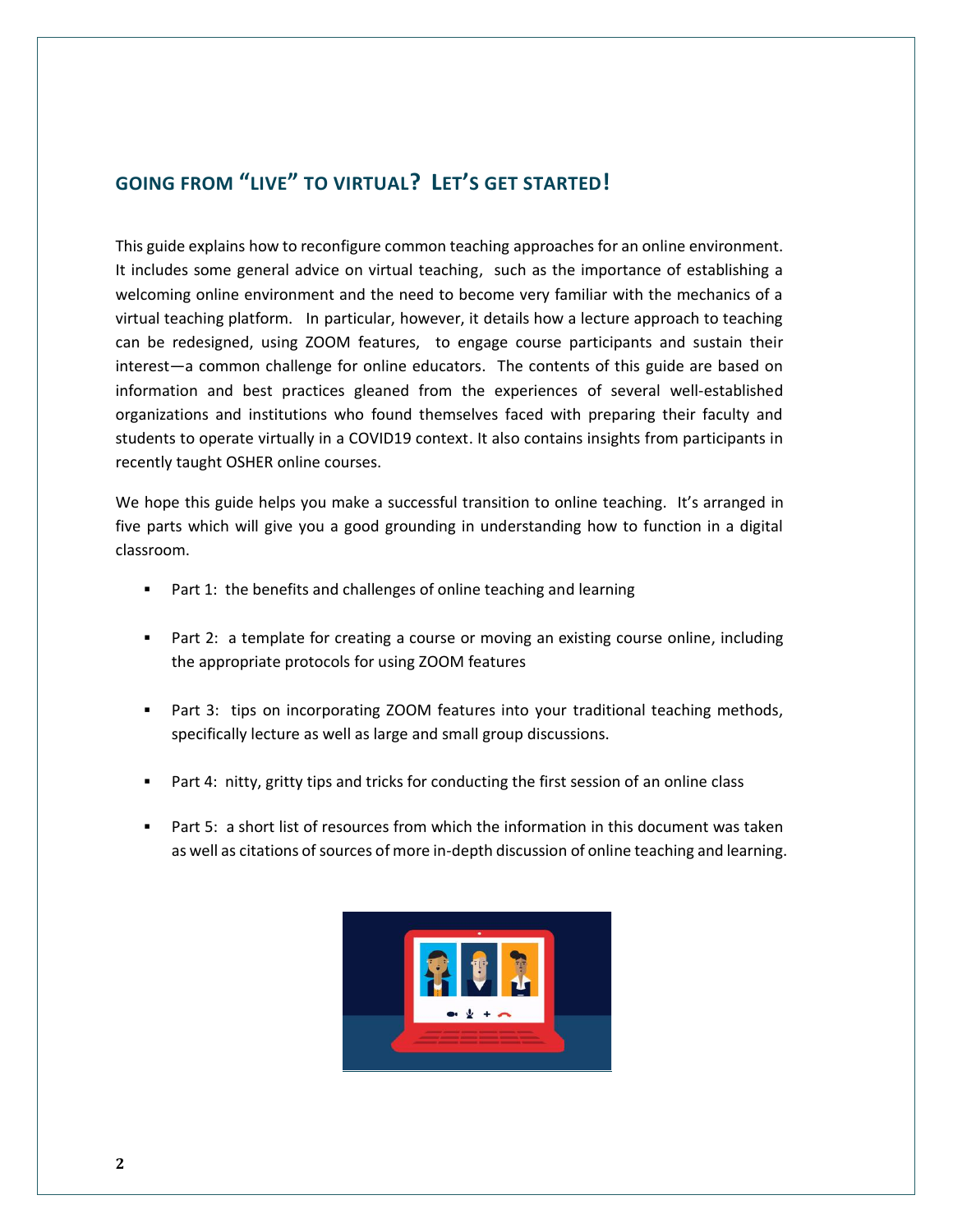

## **A. BENEFITS AND CHALLENGES OF ONLINE TEACHING AND LEARNING**

Whether you've taught online a lot or a little, you probably still prefer teaching in person. If you've never taught on line, you may be hard pressed to see how you will find it enjoyable. You're not alone; few educators would choose an online environment over a classroom experience. Most people enjoy teaching because it gives us the opportunity to interact with students, share our passion for a subject or topic, and witness interest and understanding dawn on the faces of class members. Teachers feed off the energy in a classroom.

There is a vast body of research that indicates online learning can be just as effective as the face to face learning in a classroom setting. But it takes more than simply moving course content to ZOOM and hoping for the best.

Teaching online poses its own unique challenges that are different from those you might encounter in a classroom. Virtual teaching

- requires some rethinking of how much and in what manner subject matter can best be presented in a virtual environment Some content or classroom activities do not transfer well to an online format;
- changes the dynamics of interaction between the instructor and the class participants. Fostering social presence is easier in a face to face context than in a virtual environment, even though ZOOM allows both parties to see each other's faces and communicate in real time;
- Some of your class members may need additional processing time, particularly when viewing something on line for the first time. Many participants may be technological neophytes and require more attention. Others may be in geographical areas where internet connections are weak and unreliable. Still others may be hampered by hearing or sight impediments.

On the other hand, the technology for online teaching offers some interesting opportunities to experiment with different methods of interacting with learners and they with each other.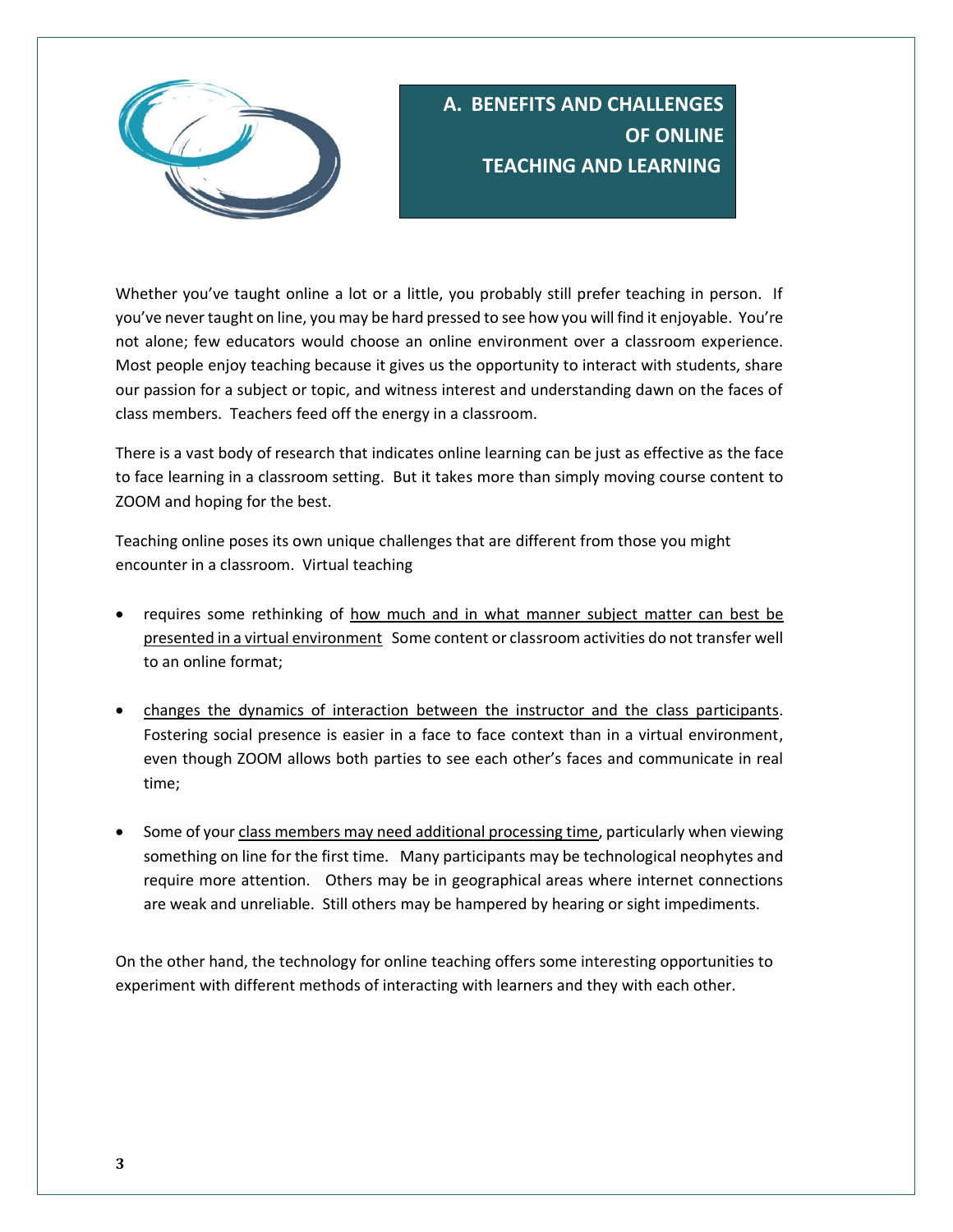

**B. A TEMPLATE FOR COURSE DESIGN--- STARTING BACKWARDS!!**

You've got a list of topics, a bunch of power point slides, and some great articles… you are ready to design your four-session course. *"What can I cover in four sessions?" "How should I divide up the topics?" "What audio/visual materials will I need?"*

But wait…that is *forward thinking*… and the most successful courses are **DESIGNED BACKWARD.** *"What do I want course participants to walk away with, be able to do by the time I finish teaching them?" is the first question you should be asking yourself.* 



**STEP 1. LIST DESIRED LEARNING OUTCOMES/GOALS.** Articulating the desired learning outcomes/goals will establish a clear focus for your course, guiding your choice of content and teaching methods. In other words, **what key information (facts, concepts, principles, relationships, etc.) would you like participants to understand and remember after taking your course? What key insights or perspectives would you expect participants to develop as a result of experiencing your course?**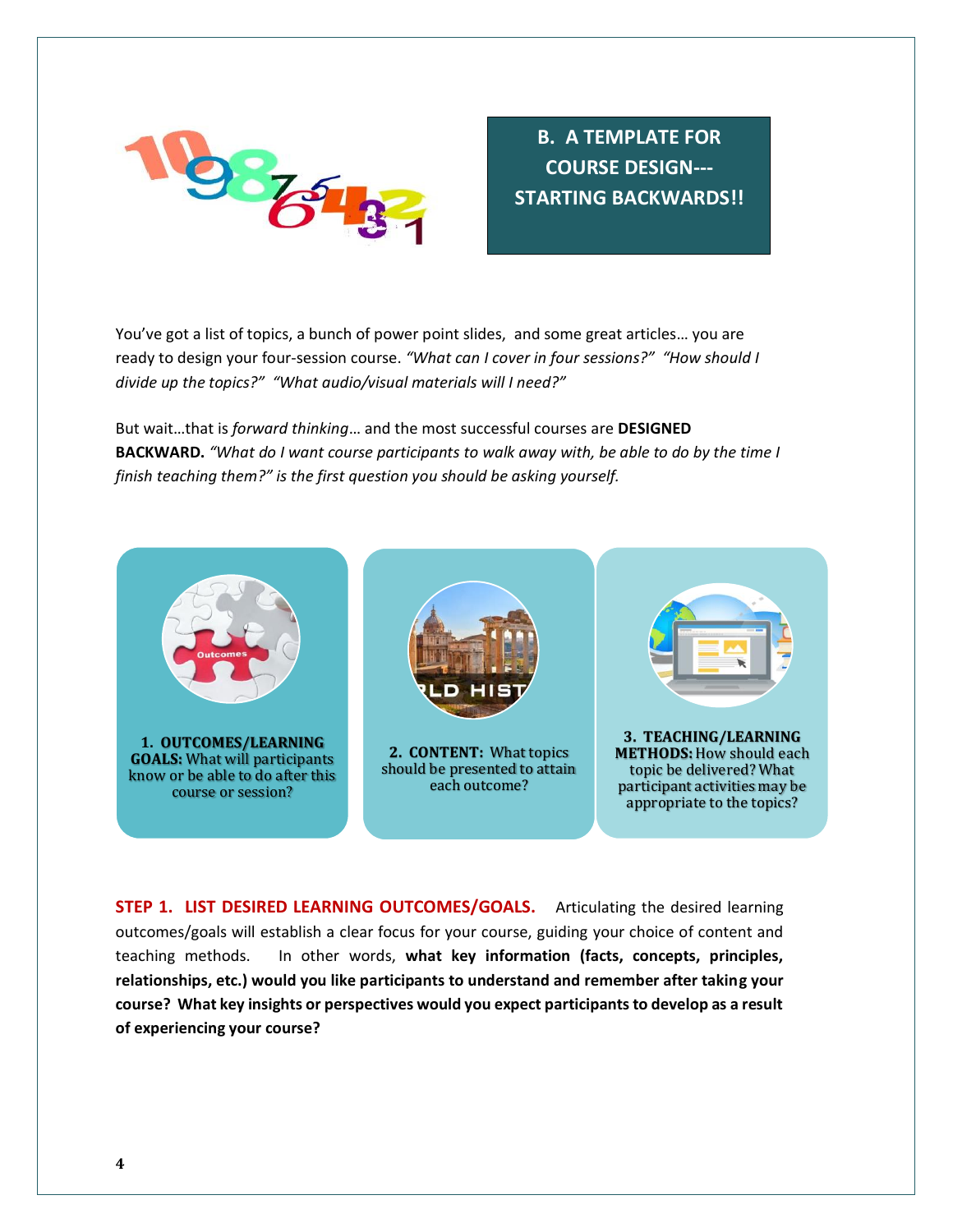There are no set number of learning outcomes/goals required for a course or session, but developing them is a critical first step. Learning goals take the following form: "At the end of this course/session, class participants will be able to ..." followed by a specific action verb and learning or skill set or change in behavior.

#### **SAMPLE LEARNING OUTCOMES FOR A SESSION**

*Participants will be able to explain the operation of economic institutions such as the Federal Reserve and stock markets.*



-----------



*Participants will be able to apply the watercolor technique of wet on wet after sketching an abstract landscape scene.* 

#### **STEP 2. IDENTIFY AND CLUSTER TOPICS ASSOCIATED WITH EACH OUTCOME/GOAL.**

Start by creating an outline of the entire course with the list of desired outcomes/goals for the course on top**.** The process of creating an outline will force you to separate the "must-have" topics from the "nice-to-have" elements in the recognition that online sessions are shorter, incorporate more student participation, and incorporate elements of technology that you may not have used in your traditionally taught course.

**STEP 3. REVIEW YOUR TEACHING TOOLKIT.** For each outcome, what learning activities will generate the kind of learning you envision (watching, listening, reading, writing, doing, discussing, reflecting, or some combination of activities)?

What resources do you already have to support each of the learning outcomes (such as readings, videos, tutorials, websites, etc.)? What resources do you need to find or create to support each of the learning outcomes?

What ZOOM features (polling, shared screen, whiteboard, breakout room) can be used instead of or in addition to those you might use in a classroom setting?

Refer to **Appendix A** at the end of this document for a simple worksheet for designing your course using the three steps we've just explained.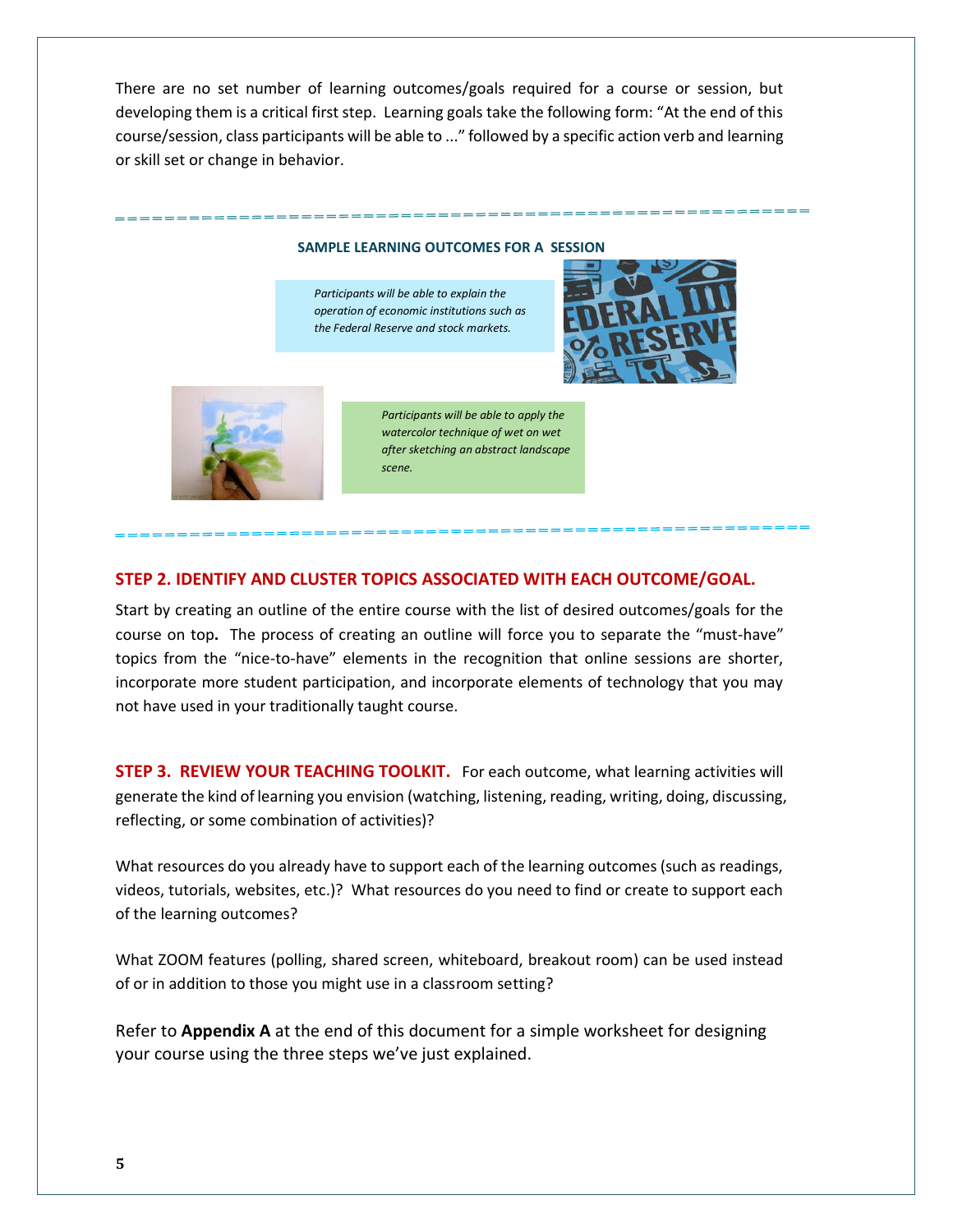

**C. ENGAGE PARTICIPANTS AND ENRICH LECTURES WITH ZOOM FEATURES**

### **Important Note: A series of short videos on ZOOM teaching tools have been created specifically for OSHER@Dartmouth Study Leaders. Go to this link to access:**

[https://docs.google.com/spreadsheets/d/1o11uxgz4-FkV0](https://docs.google.com/spreadsheets/d/1o11uxgz4-FkV0-hamKS3Z6KtNeYLvpEGzbwinpXUTFY) [hamKS3Z6KtNeYLvpEGzbwinpXUTFY](https://docs.google.com/spreadsheets/d/1o11uxgz4-FkV0-hamKS3Z6KtNeYLvpEGzbwinpXUTFY)

## **LECTURING WITH ZOOM**

**LECTURE** is the most frequently used instructional method for teaching adults. The one issue to avoid, however, is a presenting a lecture that leaves little time for student interaction during your presentation. Here are some comments made by OSHER course participants about their recent online course experiences where Study Leaders relied heavily on straight lecture .

- **Disappointed in lack of participation; no discussion or exchange among participants; leader did not engage class but plowed through a lot of dense material**
- **Lecturer more concerned with getting through his slides than making connection to the class; can't cover as much material on zoom if engagement of participants is to happen**
- **Some things could have been assigned as homework before class so class time can be spent on debate/sharing.**
- **Too much lecture; not enough discussion**

These comments point to issues that can arise if a straight lecture approach is taken in a virtual class. To avoid such feedback, RETHINK YOUR LECTURE FORMAT AND WHAT ZOOM FUNCTIONS TO INCORPORATE that will enhance the learners' online experiences . Here are some suggestions.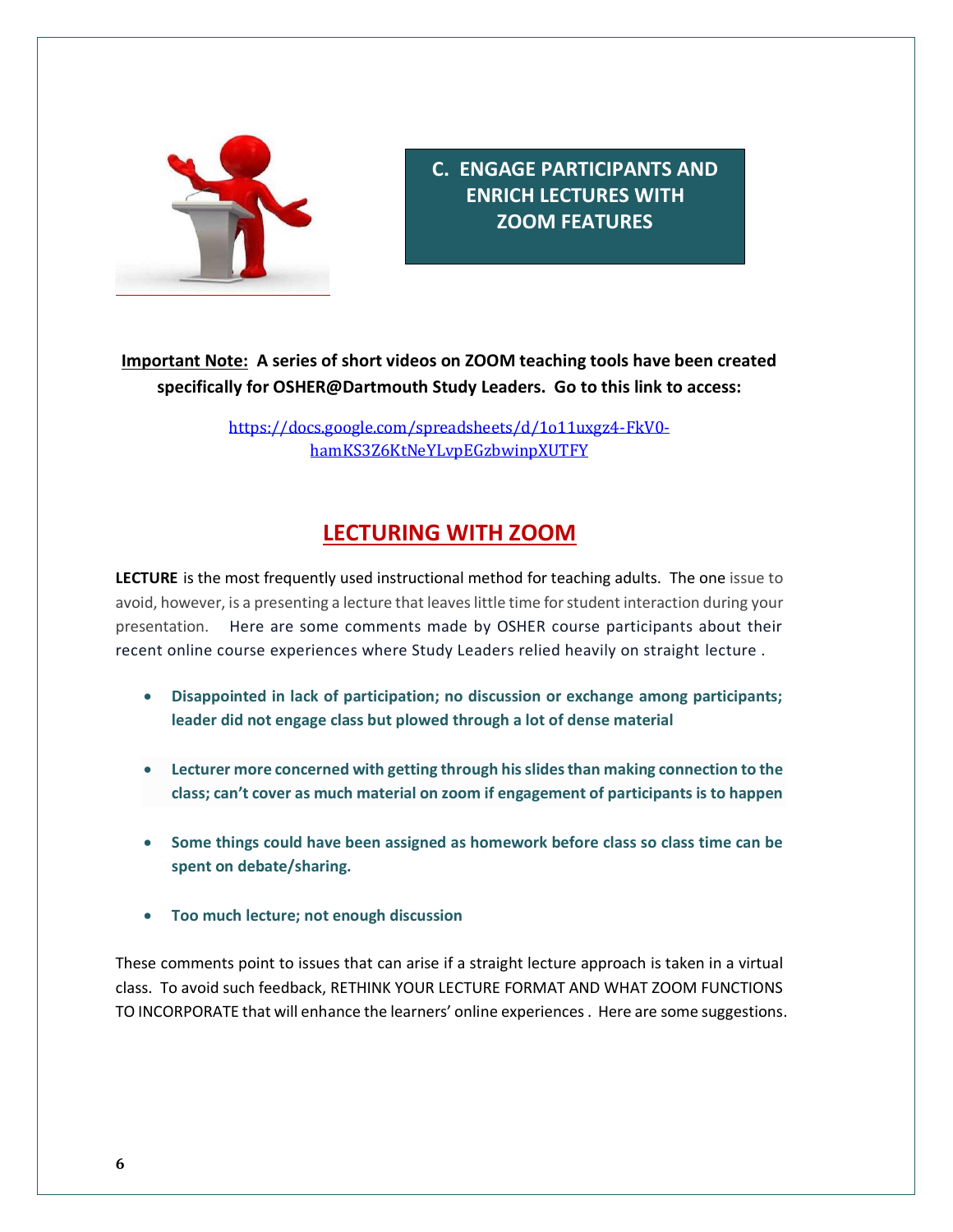#### **PREPARE A PRE-RECORDED LECTURE**

If you want to allow more time for student interaction but have a good deal of content to cover, consider pre-recording all or part of your lecture. Then, invite class members to view the prerecorded video before participating in your virtual class session.

Here are some tips to help you be more effective if you decide to pre-record a lecture.

- $\Rightarrow$  Provide an explicit roadmap at the beginning.
- $\Rightarrow$  Break down the lecture into shorter segments. A long, pre-recorded lecture can be deadly to watch.
- $\Rightarrow$  Intersperse the lecture clips with reflection questions for the students to consider
- $\Rightarrow$  Speak to the student, not to the camera.
- $\Rightarrow$  Insert yourself a personal story, humor, or editorial commentary into the lecture.

#### **INCORPORATE WHITEBOARD INTERACTION INTO YOUR LECTURE.**

An online **whiteboard** is where both study leaders and students can write and interact with each other in real time via Zoom. What might be some ways that you can integrate whiteboard use into your virtual lesson plans? Into a discussion? Here are some examples from the website, *Teaching at Tufts.* [https://sites.tufts.edu/teaching/2020/03/17/ways-to-engage](https://sites.tufts.edu/teaching/2020/03/17/ways-to-engage-students-when-teaching-remotely-with-zoom/)[students-when-teaching-remotely-with-zoom/](https://sites.tufts.edu/teaching/2020/03/17/ways-to-engage-students-when-teaching-remotely-with-zoom/)

- $\Rightarrow$  Post an open-ended prompt such as "What if..." about a topic or reading which is important for them to consider. Invite participants to respond on the whiteboard to begin a discussion.
- $\Rightarrow$  Sketch a grid on the whiteboard with four quadrants. Ask participants to consider a different aspect of a topic or question and have them type their responses into the appropriate quadrant.
- $\Rightarrow$  Use the whiteboard as a reflection space, inviting them to respond to questions like: "What assumptions can you make based on the reading?" "What solutions might you offer to a stated problem?"
- $\Rightarrow$  Summarize participant learning at the end of a class with Whiteboard question. For example, divide the whiteboard into three different sections of for responses to questions such as: What do you know now that you didn't before this session? What can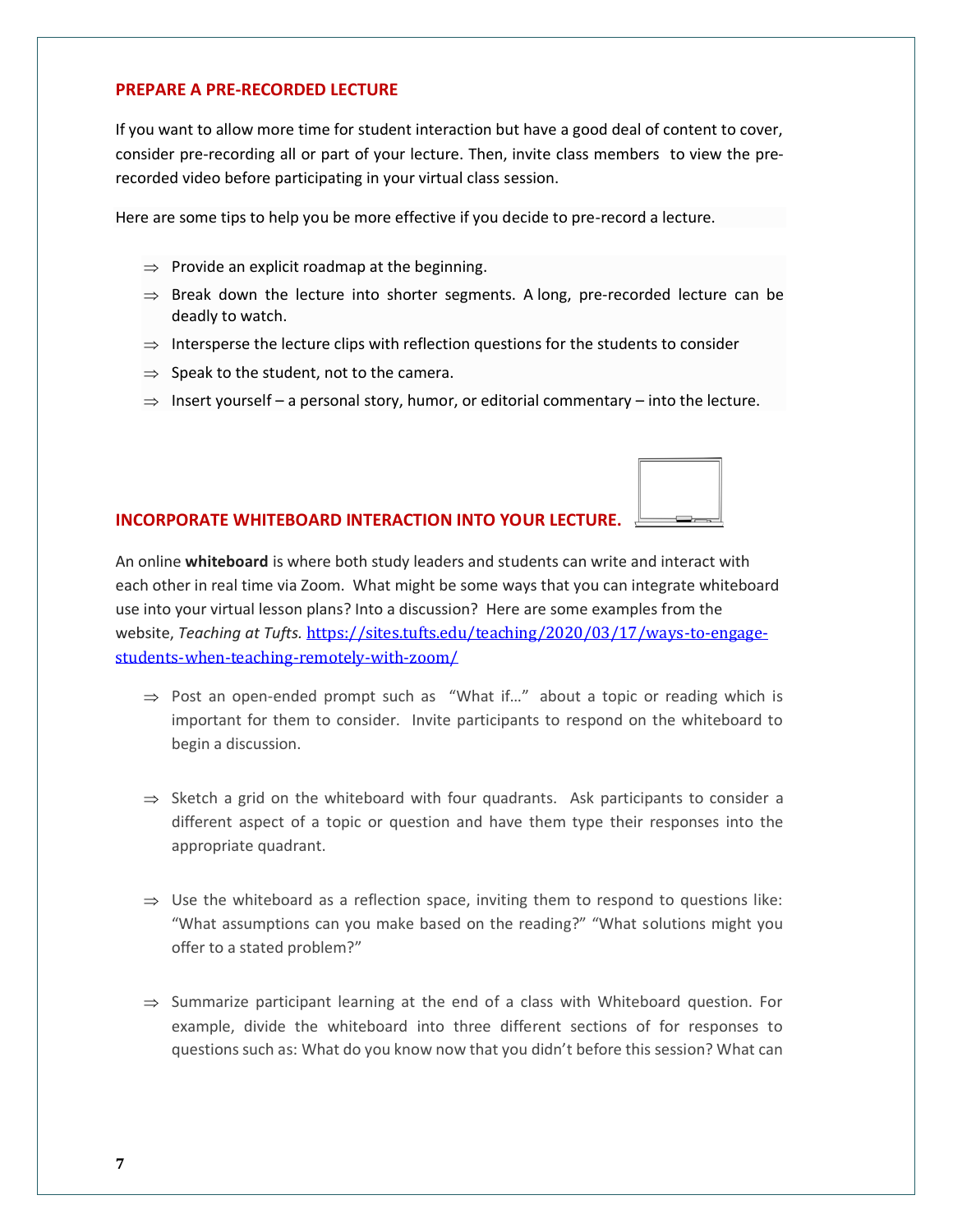you do now that you couldn't prior to participating in this class? What could you teach a peer that you couldn't prior to this class?



#### **CREATE A PLAN TO INCREASE PARTICIPATION, ENHANCE DISCUSSION**

Have you ever noticed that a class member hasn't said anything in a discussion or the same people are jumping in for every discussion while others sit silent, even though you know they probably have good insights to share? Studies have shown it is important for online instructors to actively and visibly engage with students in the teaching and learning process probably with even greater intentionality than in face-to-face courses. Here are some methods that encourage class member participation.

- $\Rightarrow$  A quick and easy way to start participant involvement is to ask YES/NO questions to which class members can respond by tapping their choice using the ZOOM feature.
- $\Rightarrow$  In face to face discussions, you can use eye contact and maybe a nod in a person's direction to invite someone to participate. However, as a facilitator of a virtual group discussion, you can be more explicit in extending an invitation. It's important in a virtual discussion to pull in people by asking specific questions to specific participants.
- $\Rightarrow$  Initiate a "step up, step back" rule, which asks participants to step up (use Raise Hand Zoom tool) and speak when they have something to say, but also to step back if they have already raised their hands and to give others a chance to contribute. This is perhaps the most important rule for a facilitator to enforce. When a participant starts taking up all the airspace, only the Study Leader is in a position to step in, and ask them to step back.
- $\Rightarrow$  Try the **Whip-around** technique. Ask every person the same question to get a diversity of perspectives on the same topic from everyone. Alternatively, if the class is small enough, participants can all write their answers on the Whiteboard Zoom tool.
- $\Rightarrow$  Don't be afraid of **awkward silences** that sometimes follows a question we've asked of a group. No one steps up with an answer. Seconds pass. We experience the urge to fill in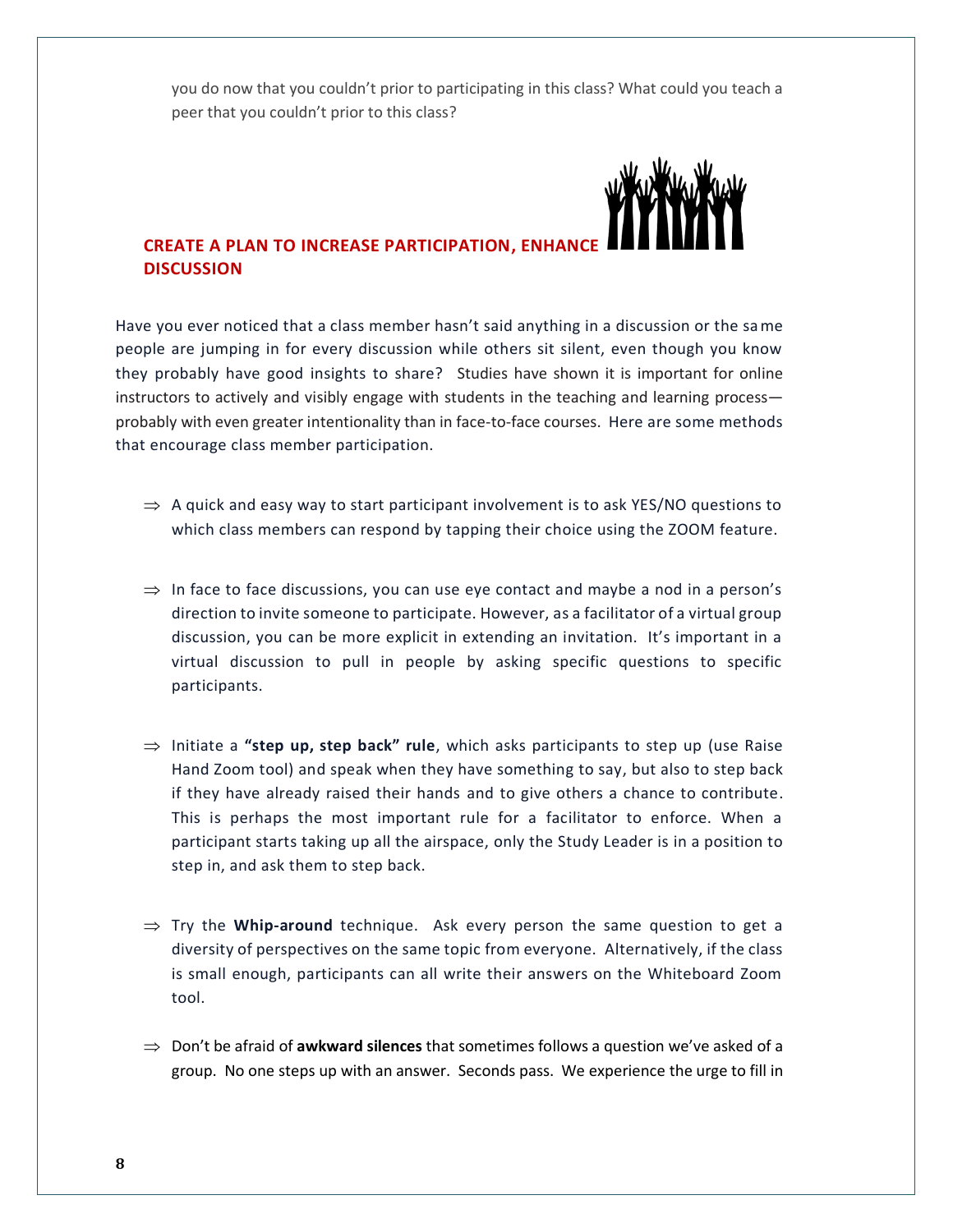the space ourselves. Better to quell that urge and sit tight. Let the participants mull through their thoughts. Eventually someone will speak up.



#### **AVOID ZOOM CHAOS: MANAGE DISCUSSION TOOLS**

What might have been a great discussion can turn into chaos if you and your class participants aren't quite sure how to manage the various features on ZOOM that promote good discussions. This issue surfaced in some of the feedback from OSHER participants in recent virtual courses.

- **Instructor used a background making it difficult to see his face**
- **Audio seems to work better if everyone uses headphones.**
- **Cross talk got in the way of hearing**
- **Study Leader needs someone to recognize students who have hands up.**
- **We need clarity about muting and other participatory strategies ahead of time, especially with a large class.**

On the other hand, several participants commented on the things a Study Leader did to leverage the ZOOM features effectively.

- **Encouraged getting on ZOOM prior to class to iron out kinks**
- **Study Leader contacted everyone before the class and did a test zoom which helped**
- **Having a specific format to follow is more important with ZOOM. A few minutes of presentation with everyone on mute and then a stop for questions seemed to work best**
- **Appreciated slides and articles posted in advance so we could be prepared for his lecture and discussions.**
- **Had a fair and balanced protocol for taking and responding to questions on ZOOM**

A lot of issues that crop up in discussions are related to the use of the MUTE function. It's probably a good idea in a large class to have everyone stay on mute when they're not speaking. This prevents unexpected background noise when someone in the house slams a door, or the phone rings. This calls for some instructions on using ZOOM hand tools to ask questions or give opinions in a discussion. Tell participants to raise their hand when they have a question and use the "thumbs up" hand gesture when they agree with someone.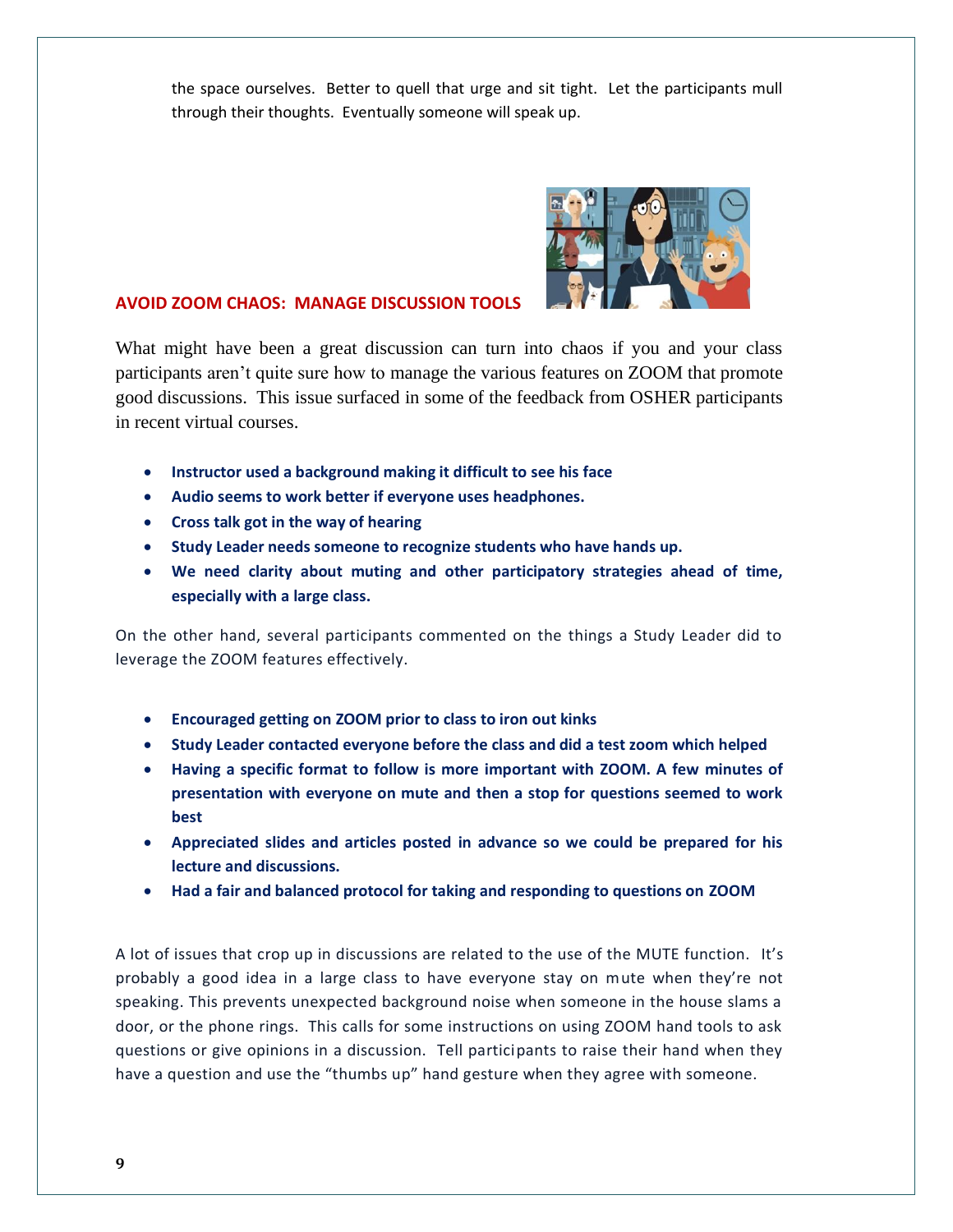If the group is small, however, it's better to have participants be unmuted and visible. It's not always possible for everyone, depending on the strength of their internet connection and willingness to be on video, but it will make the discussion so much more intimate if you and others can see people's faces and read their body language.



#### **BREAKOUT ROOM DISCUSSION TIPS**

Small group discussions in virtual breakout rooms are one way for class participants to delve more deeply into a given problem or issue. You can pose an open-ended question or problem, or describe a scenario or case study to work through. Groups can then present their results for class discussion.

Be sure to prepare for this teaching strategy by selecting a learning objective that would **most** benefit from small group discussion. From this learning objective, create a discussion prompt to start off groups. For example:

- **Learning Objective:** Analyze a set of assumptions in an assigned reading.
- **Discussion Prompt:** How does the information contained in the assumptions support the author's conclusions?

Because these discussions are occurring online, it's best not to have too many people in a group; 3-4 individuals per group for a 10-minute small group discussion allows each person to contribute substantially to the discussion.

Let your class know that you may be dropping into each breakout room periodically to check their progress and answer any questions, but that they do not have to stop their discussion if they do not need anything from you. Tell groups they can clicking the **Ask for Help** button, which alerts you to their request and prompts you to join their breakout room.

After providing participants with both verbal and written instructions, give them a minute to ask you any clarifying questions before you send them to their breakout rooms.

When the class is ready, use Zoom to automatically split people up into breakout rooms or manually assign them. You can set the breakout roomsto close automatically after a set duration. This adds a countdown timer in the breakout rooms informing the group of the remaining time they have.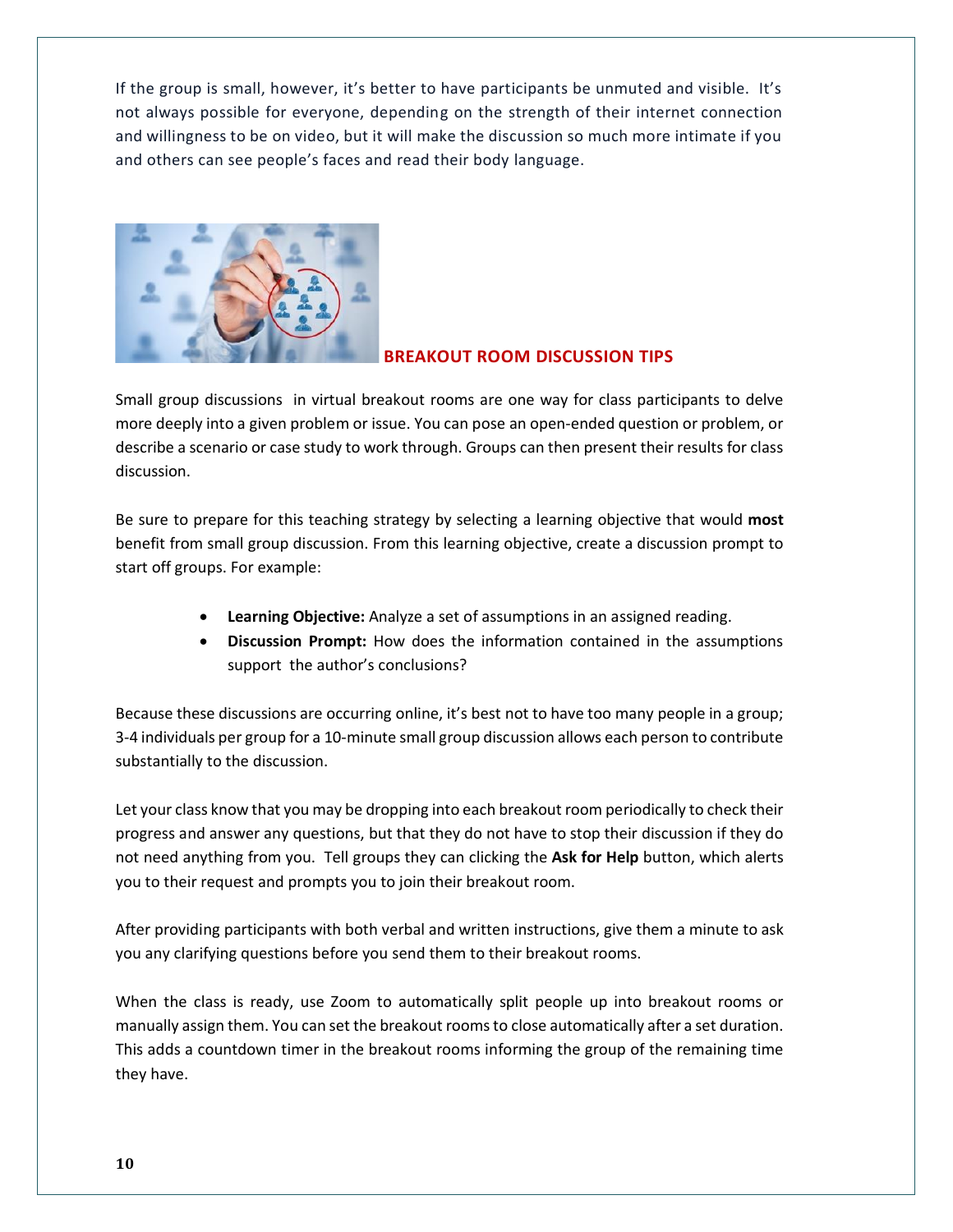The biggest problem with small groups in breakout rooms is letting them run without a facilitator to moderate the discussion and keep time. Even if you set ground rules and establish an agenda, chances are some group will suffer a participant who takes control of the conversation and doesn't allow time for others to speak. So, for every time you mov e participants into breakout rooms, make sure each room has a facilitator. In addition, suggest a discussion protocol for groups to use and clarify expectations for discussion results.

When time is up, if you did not set the breakout rooms to automatically close, manually close them so all students return to the main room at the same time.

## **A SAMPLE LESSON PLAN INTEGRATING LECTURE AND ZOOM FEATURES**

| <b>OPENING</b>                               | Welcome. Participant introductions.                                                                                                                                                                                                                                                                                                                         |  |
|----------------------------------------------|-------------------------------------------------------------------------------------------------------------------------------------------------------------------------------------------------------------------------------------------------------------------------------------------------------------------------------------------------------------|--|
|                                              | State the purpose of the session and what participants can expect to learn.<br>Connect the session to previous one, if applicable.                                                                                                                                                                                                                          |  |
| <b>GROUNDRULES</b>                           | Explain discussion protocol. Questions during the presentation? After? Zoom<br>features to use?                                                                                                                                                                                                                                                             |  |
|                                              | Clarify muting and unmuting expectations.                                                                                                                                                                                                                                                                                                                   |  |
| <b>DELIVERING THE</b><br><b>PRESENTATION</b> | Get participants' attention by posting on whiteboard a surprising statistic or a<br>provocative statement about the topic to be addressed, or ask a question to<br>ascertain prior knowledge or positions held.                                                                                                                                             |  |
|                                              | Involve learners by asking questions throughout or taking periodic polls. If<br>using slides, break up your presentation with an activity every three minutes.<br>Also, be aware that viewers will read the slides first and listen second. Be sure<br>to give the participants enough time to absorb the contents of a slide before<br>you ask a question. |  |
|                                              | Give students opportunities to share opinions either through class discussion<br>or working in breakout rooms.                                                                                                                                                                                                                                              |  |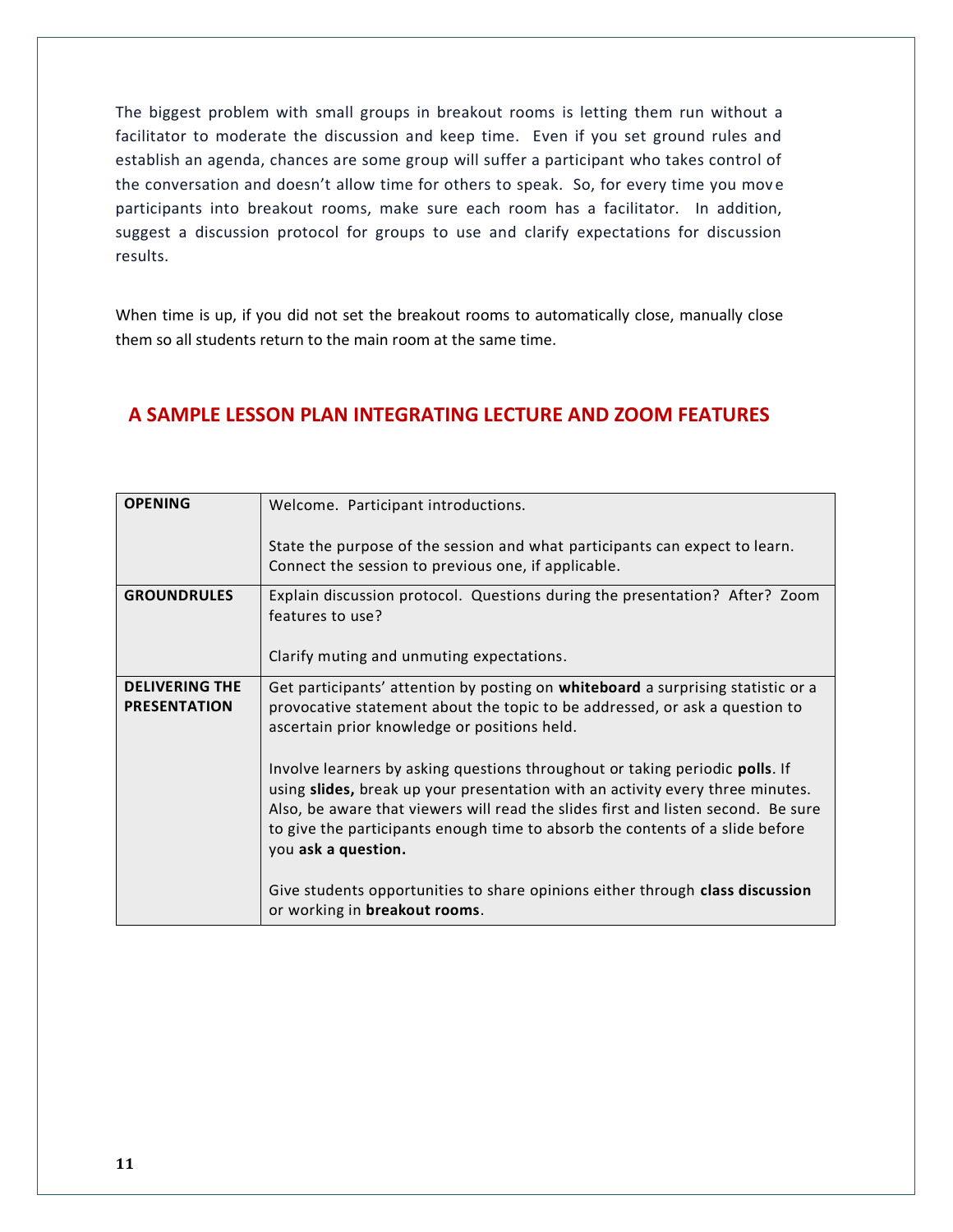

**D. NITTY, GRITTY TIPS AND TRICKS FOR YOUR FIRST ONLINE SESSION**

Everyone will be learning and adjusting to the virtual learning space in general and the ZOOM platform, in particular. To avoid the chaos that comes with the typical start-up problems experienced by new ZOOM users, schedule a 15-minute "try it out" session either the day before or at the start of your actual class session. During this time, you can walk participants through some of the ZOOM tools, particularly the "mute," "hand raise," and "gallery view" functions.

#### **KNOW THE HARDWARE AND SOFTWARE YOU WILL BE USING**

- $\boxtimes$  Practice using the camera on your computer, phone or laptop.
- $\boxtimes$  Familiarize yourself with the meeting software and its features. Download ZOOM for free onto your computer. You can try out the various tools and practice themn until you feel comfortable using them.
- $\boxtimes$  Turn off any program or device that will compete for your bandwidth. This includes things like Google Drive and Dropbox that automatically update.
- $\boxtimes$  Try wearing a headset to see if it cuts down on external noise.
- $\boxtimes$  Mute/silent mode landlines and cell phones to eliminate distractions and interruptions.
- $\boxtimes$  Bring up any documents or browsers on your screen in advance to be able to access them easily.
- $\boxtimes$  Open the meeting early so that you can make sure that your video and audio are working properly
- $\boxtimes$  If possible, see your meeting space as your participants do. To achieve this, try loggingin twice, as a host and as a participant. Use your main computer to log-in as a host, and use a spare screen device if you have one, such as a tablet, laptop or smartphone. This method also is helpful when you are trying to test accessibility: what does a person who uses a smartphone actually see when you are sharing a document?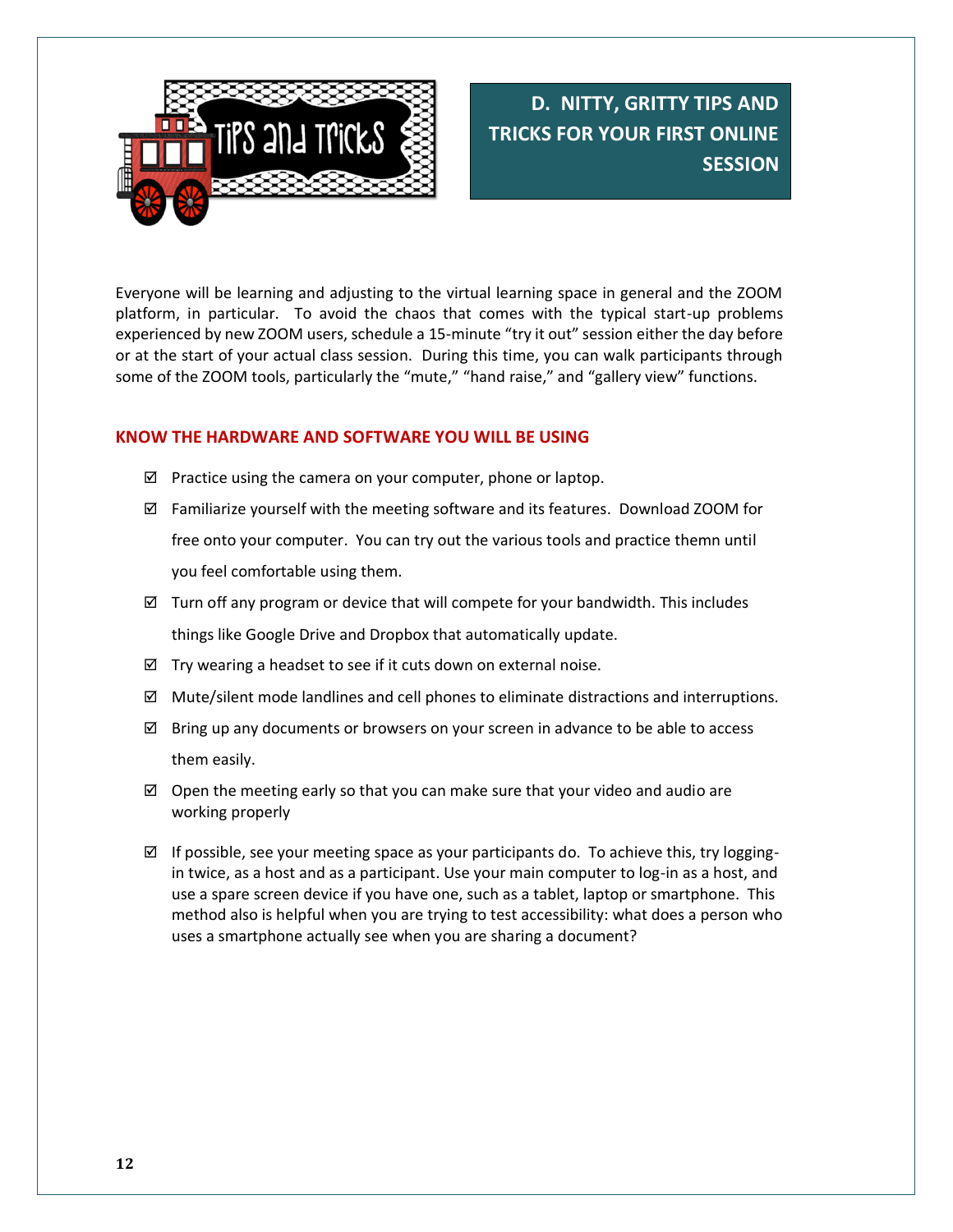#### **YOUR ZOOM PRESENCE: WHAT DO PEOPLE SEE????**



Consider the people in the screenshot above. Note the impact of lighting, background, clothing and the positions of people with respect to their computer screens. To avoid projecting a distracting or ineffective screen image, review the following suggestions.

- $\boxtimes$  Plan your lighting so that your face is well lit. Avoid sitting with your back to a window or other source of light and be aware that some overhead lighting can also make it difficult to see you clearly
- $\boxtimes$  Position yourself so that your upper body is visible, not just your face. This will allow you to be more expressive when speaking
- $\boxtimes$  Position the camera so that it is at eye level when you are looking forward. This makes for better "eye contact" with the viewers. If you are using a laptop, consider putting it on top of some books or other platform so it brings the webcam up to eye level
- $\boxtimes$  If you wear glasses, be aware of reflections and glare that may be distracting. You may be able to eliminate this by adjusting your seating position, the angle of the camera, the angle of your glasses or making the source or light more diffuse
- $\boxtimes$  When speaking, make "eye contact" by looking directly at the camera lens. This can feel uncomfortable at first and takes practice, but it makes a significant difference to the effectiveness of your online communication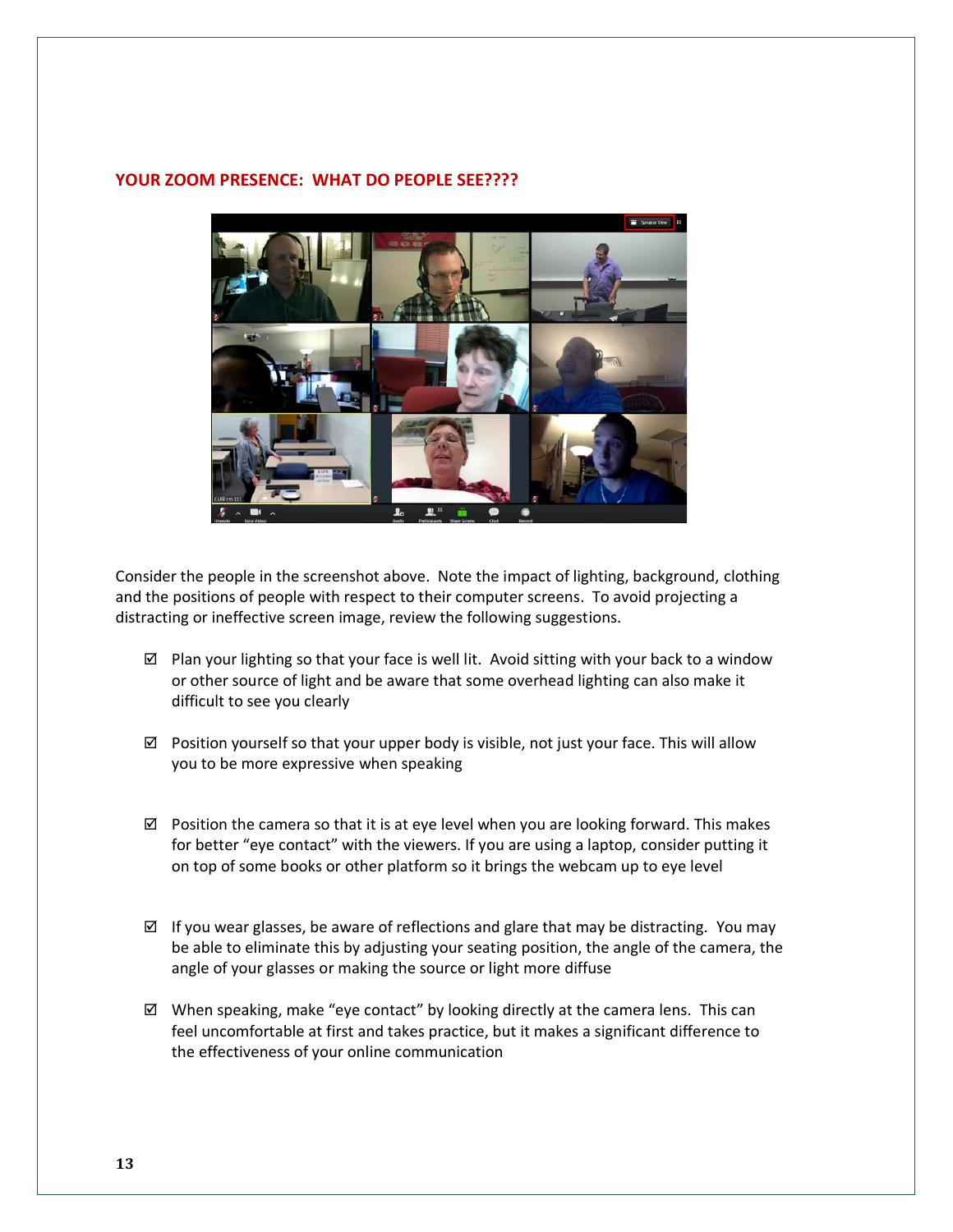

#### g **PREPARE CLASS MEMBERS FOR A VIRTUAL LEARNING ENVIRONMENT BY PROMOTING SOCIAL PRESENCE**

The job of an OSHER online Study Leader is the job of an offline OSHER Study Leader is the job of a Study Leader. No matter the medium, you simply want to connect to people and help them to feel connected to you and to the facets of the subjects you are leading them to experience. You want to connect your course participants to one another in a way that enables them not only to learn subject matter from one another, but also to share life experiences—to shape one another in the way that only peers can. It's that simple … and it's that complex. (from "A letter to educators teaching online for the first time" in by Reshan Richards and Stephen J. Valentine; Edsurge, Mar 13, 2020.)

Unlike teaching in a classroom, teaching online leaves you without many of the social connections and context with which to engage students. You can't really look around the room and notice when class members are listening or confused, bored or engaged. And similarly, they will have more difficult connecting with you, the Study Leader. Therefore, forming a sense of community, or social presence, is even more important in a virtual environment. Taking time to do so has been shown to improve learners' perception of their learning and satisfaction with a class.

Teaching online requires a Study Leader to put some time and attention into building a community of learners to capture and sustain interest and encourage participation. You can begin to establish a sense of presence by asking class members to show their faces via their webcam and inviting them to introduce themselves, perhaps even respond to a quick question, such as "what do you hope to take away from this course?"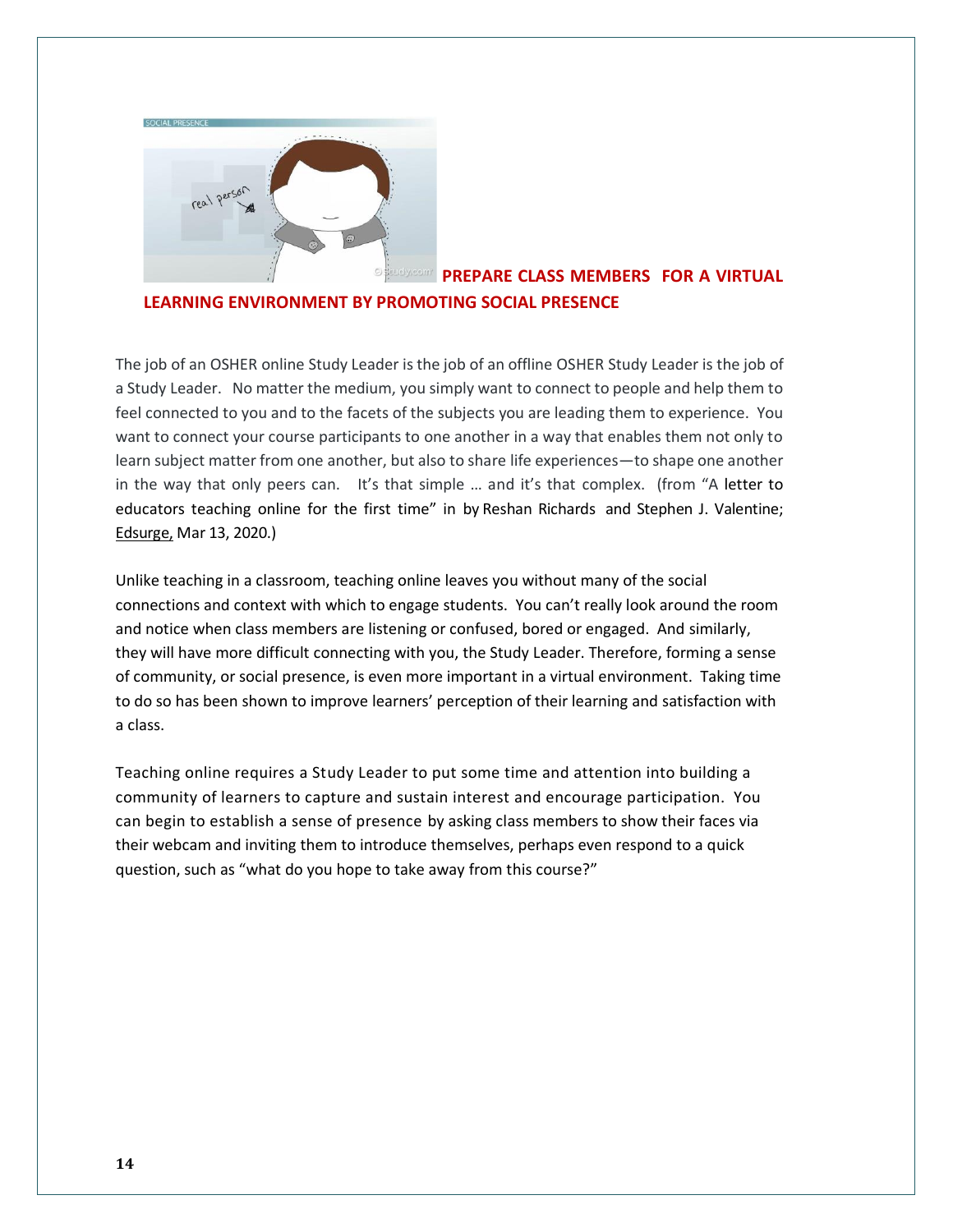#### **REFERENCES**

The information in this guidebook was gleaned from the following sources.

#### Electronic Sources

*Best Practices: Online Pedagogy.* [https://teachremotely.harvard.edu](https://teachremotely.harvard.edu/)

ACTIVE LEARNING FOR YOUR ONLINE CLASSROOM: FIVE STRATEGIES USING ZOOM [https://ctl.columbia.edu/resources-and-technology/teaching-with-technology/teaching](https://ctl.columbia.edu/resources-and-technology/teaching-with-technology/teaching-online/active-learning/)[online/active-learning/](https://ctl.columbia.edu/resources-and-technology/teaching-with-technology/teaching-online/active-learning/)

*How to be a better online teacher: Advice Guide*. Flower Darby. <https://www.chronicle.com/interactive/advice-online-teaching>

ITEACHU, Teaching Tips from UAF Learning.<https://iteachu.uaf.edu/teaching-tips>

*Integrated Course Design*, L.Dee Fink, University of Oklahoma, 2005. [www.theideacenter.org](http://www.theideacenter.org/)

*Stanford Online Course Creation Essentials: A Guide for Faculty and Instructors Transitioning to Online Instruction.*<https://teachingcommons.stanford.edu/resources/teaching-resources/teaching-strategies>

*Teaching Practices for Your Virtual Classroom,* Adam Shaw. Inside Higher Ed, Wiley Education Services. <https://insidehighered.com/sponsored/teaching-practices-your-virtual-classroom>

*Teaching Practices for the Video Classroom.* Wiley Education Services, 2020. [https://edservices.wiley.com](https://edservices.wiley.com/)

Teach Remotely: How to Teach from Anywhere. Dartmouth College. <https://sites.dartmouth.edu/teachremote/#guides>

UGA Online Course Guide 1.1. University of Georgia Office of Online Learning.

#### **Articles**

*Creating an Effective Online Instructor Presence.* Shanna S. Jaggars, Nikki Edgecombe, & Georgia West Stacey. April 2013. Community College Research Center, Teachers College, Columbia University.

*(My) Three Principles of Effective Online Pedagogy*. Bill Pelz. Journal of Asynchronous Learning Networks, V. 14, Issue 1.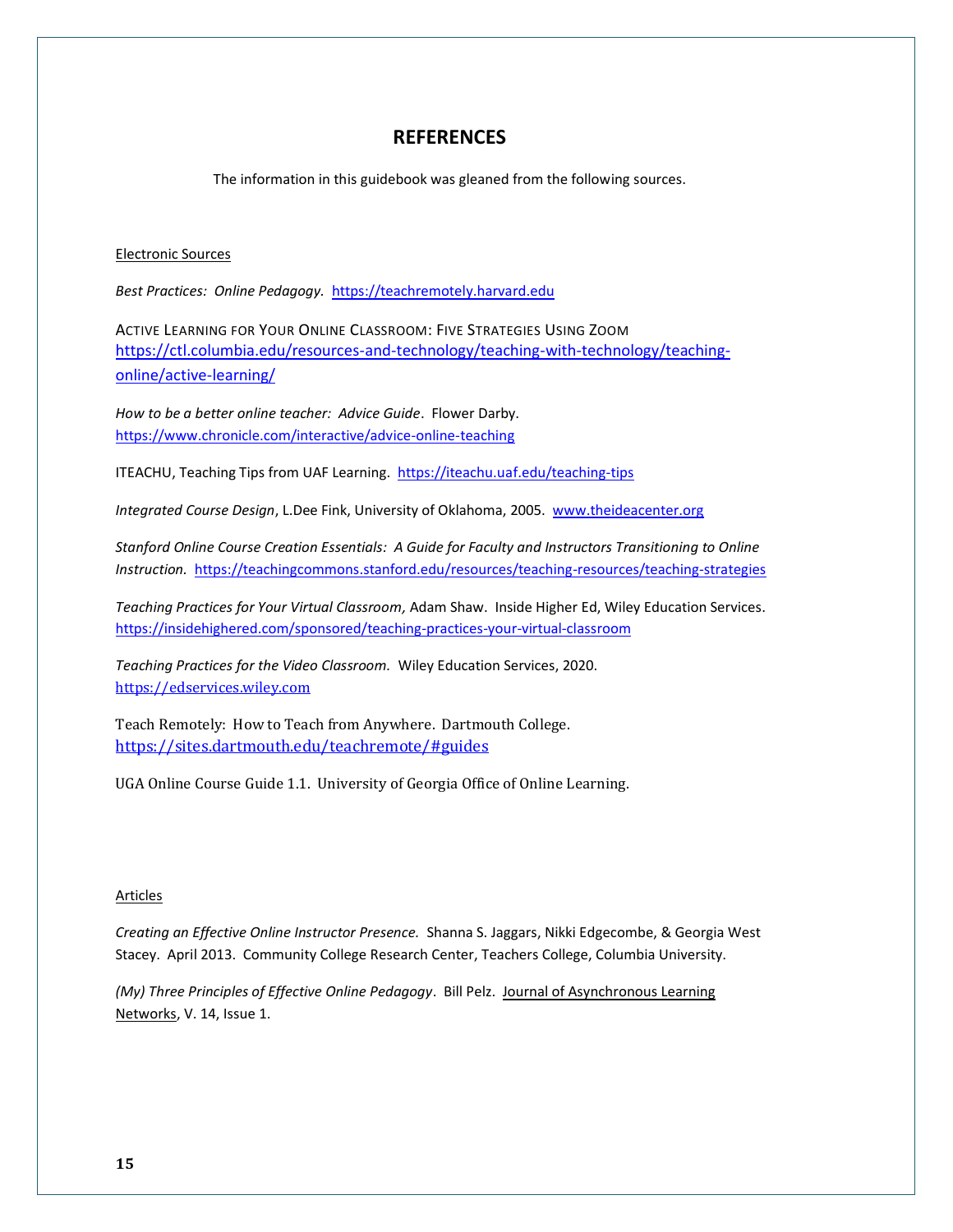## **APPENDIX A**

## **Worksheet for Designing a Virtual Course**

| Learning<br><b>Outcomes/Goals</b><br>for Course | <b>Session Topics</b><br>for Each<br>Outcome/Goal | <b>Actual Teaching-</b><br>Learning<br><b>Activities</b><br>including Zoom<br><b>Tools to Use</b> | <b>Helpful Resources</b><br>(internet sites;<br>Readings, YouTube<br>clips |
|-------------------------------------------------|---------------------------------------------------|---------------------------------------------------------------------------------------------------|----------------------------------------------------------------------------|
|                                                 |                                                   |                                                                                                   |                                                                            |
|                                                 |                                                   |                                                                                                   |                                                                            |
|                                                 |                                                   |                                                                                                   |                                                                            |
|                                                 |                                                   |                                                                                                   |                                                                            |
|                                                 |                                                   |                                                                                                   |                                                                            |
|                                                 |                                                   |                                                                                                   |                                                                            |
|                                                 |                                                   |                                                                                                   |                                                                            |